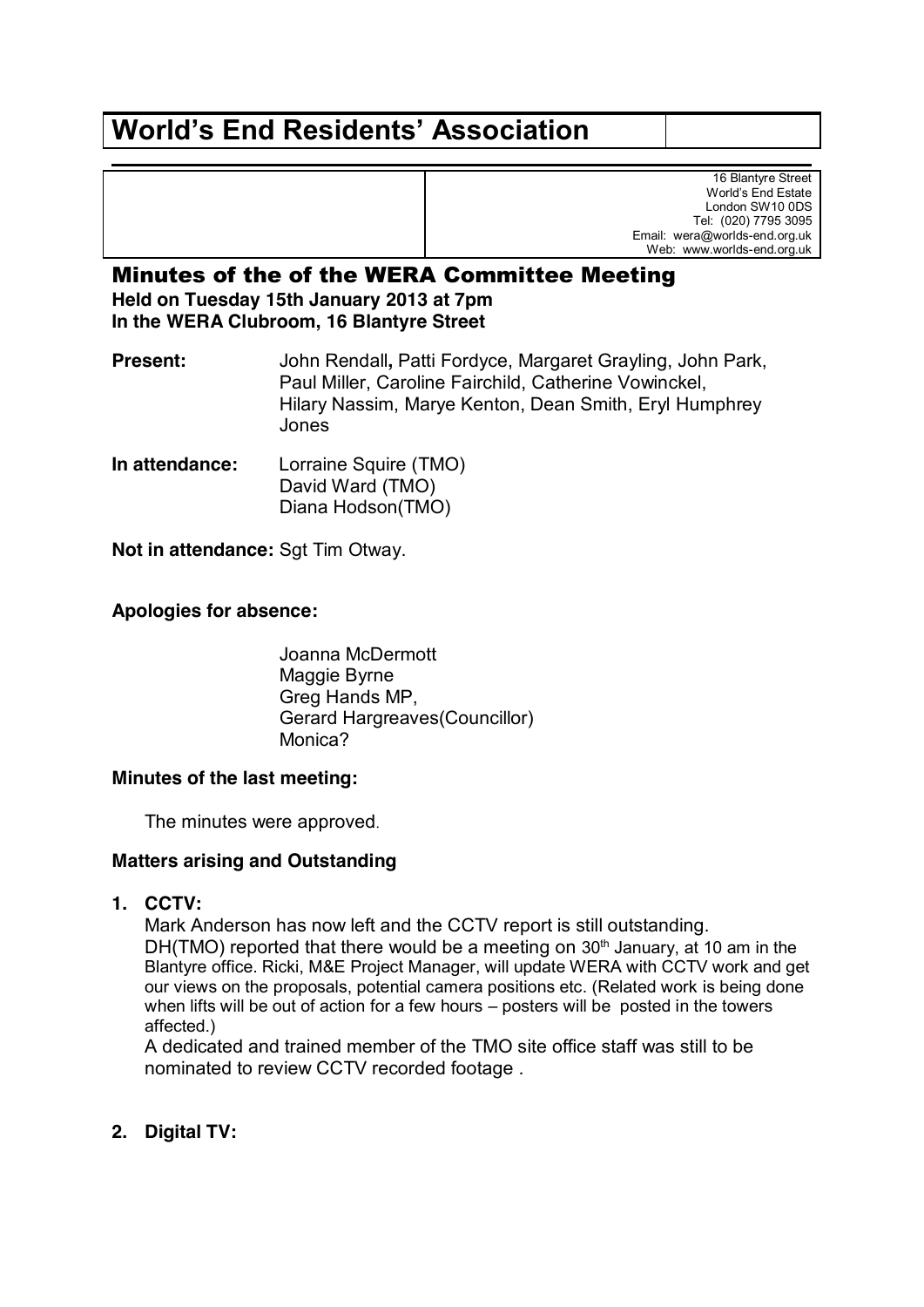CV reported that the requirements of the contracts are as *stated* in the contracts but that it was not know as to whether the requirements, as set out in the contracts, are being met.

There was no report from the (TMO) as to whether the contract conditions are being met.  $\bigcirc$ 

# **3. Lighting:**

CV reported that the requirements of the contracts are as *stated* in the contracts but that it was not know as to whether the requirements, as set out in the contracts, are being met.

There was no report from the (TMO) as to whether the contract conditions are being met.  $\mathbf{\Omega}$ 

# **4. Roof Gutters:**

The (TMO) previously reported that remedial work is to be carried out to several roofs. Details are still awaited from the TMO management.

NP asked for copies of Maintenance Contracts

(TMO) reported that the maintenance contracts are the responsibility of Andy Marshall TMO)

These included :-Lifts

**Doors** Walkways

Roofs

The contracts do not require regular but quarterly inspections. Problems identified by the TMO should to be dealt with promptly. Update required from TMO<sup>O</sup>

# **5. Fire Doors:**

**EHJ** expressed concern that the many of the Fire Door Closers were not operating correctly nor were located in the correct position.

PM stated that a report from Briton Door Closers was sent to the TMO on 27th September 2011 and other occasions has not been acknowledged. The report highlighted the diversity of closers being used and in many instances were the closers were not suitable for purpose.

DH(TMO) reported that an audit was being carried out on the closers. The report will be copied to the committee.

EHJ also expressed concern at the boarded up fire doors on the 14tf floor of Greaves Tower despite previous complaints to the TMO.

Maintenance schedules are still awaited from LS (TMO) as promised despite being available from the  $(TMO)$   $\Box$ 

# **6. Fire Risk Assessments:**

DH (TMO) has issued the FRAss reports.

PM will review these reports and report to the next meeting.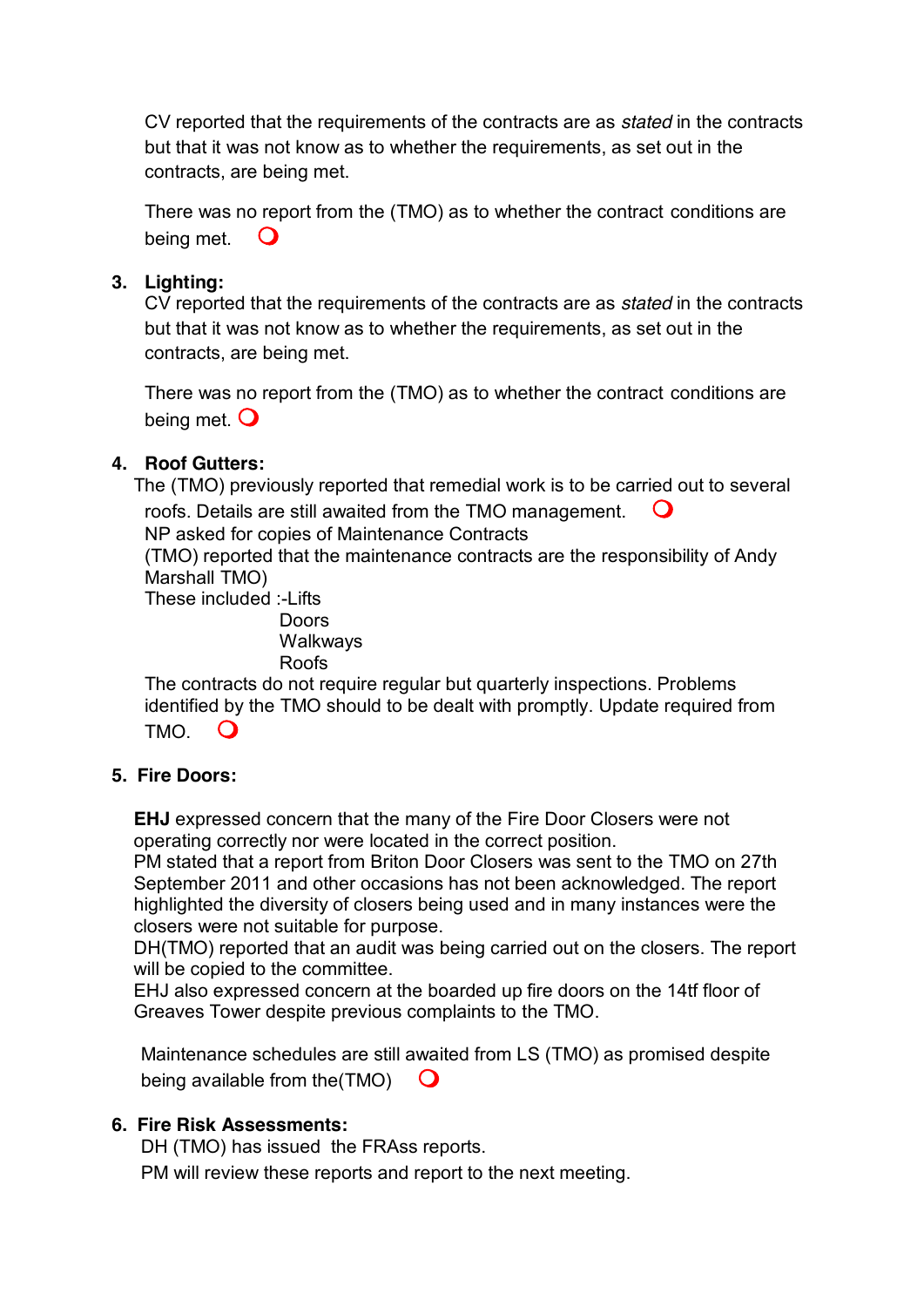# **7. Tenants Handbook:**

Previously agreed amendments to the Tenants Handbook with regards to the Fire Evacuation Strategy have not been actioned nor could the TMO inform the meeting as to when this would be in hand or who within the organisation is responsible for issuing the amended document.

The seriousness of this inaction was stressed, by those residents in attendance, in particular on behalf of those older and handicapped people living on our estate.

LS (TM0) reported that the new hand book had not been updated because the 'flexible tenancy' agreement had not been resolved.

LS (TM0) to update.  $\bigcirc$ 

# **8. Anti Social Behaviour:**

A request to the(TMO) for the use of temporary 'covert' CCTV installations to be installed in areas noted for ASB is still awaited.  $\Box$ 

Hopefully this will be dealt with at the CCTV meeting-see above Concern was again expressed at the number of gangs hanging around the walkways/staircases smoking/taking drugs.

People are still congregating and drinking on the steps adjacent to the Halal **Butchers** 

The committee expressed concern at the time taken to take any action. It was agreed that a full list of TMO contact telephone numbers be drawn up and displayed on notice boards in all lift lobbies.  $\bigcirc$ 

# **9. ARB(Area Review Board) Bid:**

The failure of the 'Flashpoint' bid neans that a sum of money is available for alternative improvements.

The following suggestions were proposed:-

(i) Paint floors of landings- still awaiting remedial proposals from

supplier/contractor. to TMO

(ii) Paint ceilings of landings.

(iii) Changing thermostats to radiators. PM reported heating system operating is pressurised to 10bar. TMO engineers to advise.

All other suggestions are welcome.

### **10. Meetings Attended:-**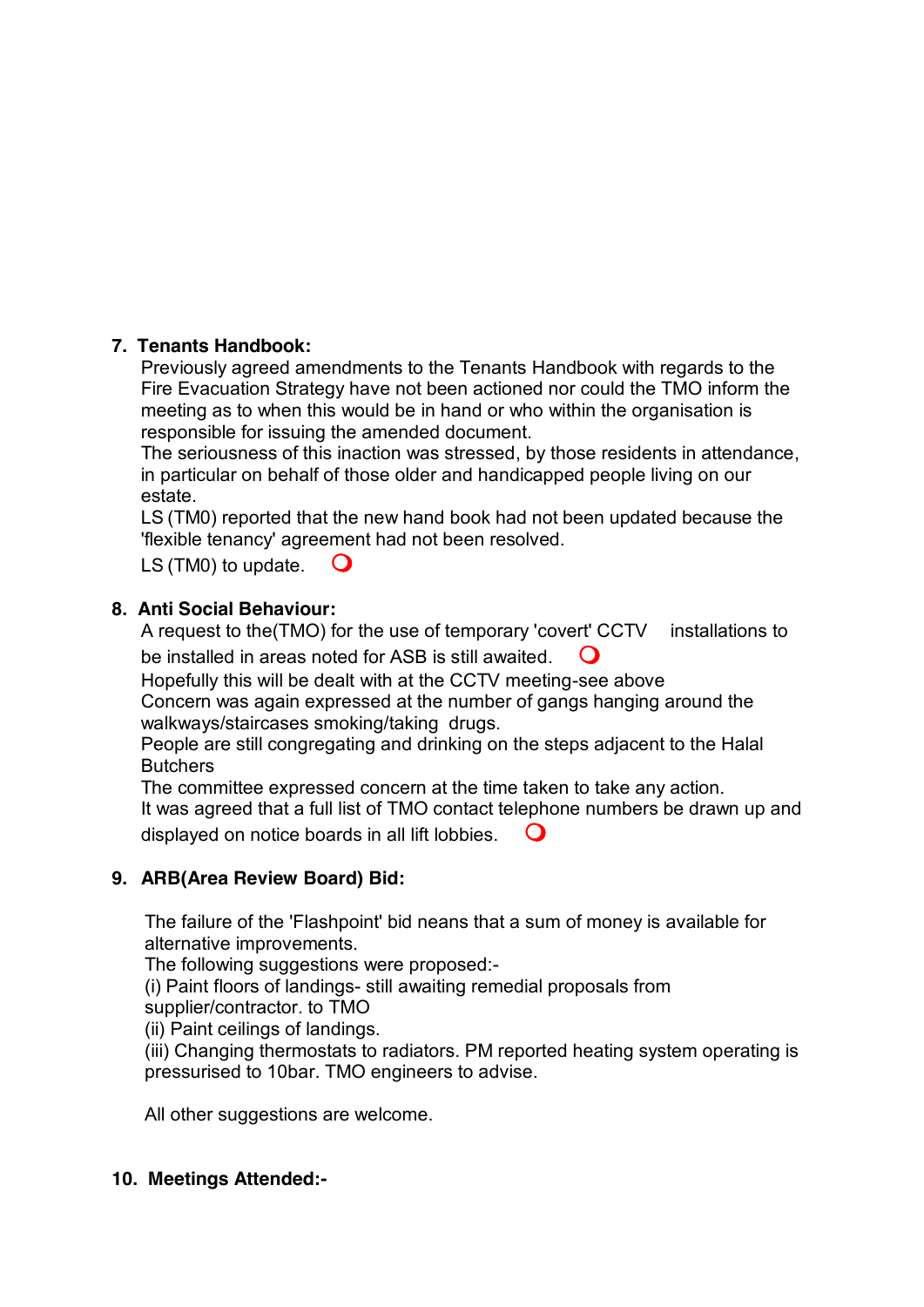This item was not discussed.

### **11. CPEG(Community & Police Engagement Group) .**

An invite from the Mayor's Office for Police and Crime to help shape their Police and Crime Plan for the next four years:

The Kensington and Chelsea borough event is being held on the **31 January 2013 at 8pm at the Chelsea Town Hall, King's Road, Kensington and Chelsea, London, SW3 5EE.** Members are urged to attend and propose the retention of the Local Station on WEEE.

#### **12. Cavity Wall Insulation.**

No survey has been issued nor were any members of the committee aware of such a survey having being carried out in the form requested despite statements to the contrary.

PM reported the following:-

I have had a preliminary look at the information sent to WERA re. InstaBead Cavity Wall Insulation. The brochures are of little use to us. However the

Agrément Certificate they attached states:-

Page 3: The products are for use in buildings up to and including 12 m in height. The products may also be used in buildings over 12 m in height where a height restriction waiver has been issued by the BBA. - no waiver is evident!

Page 4: Raked or recessed mortar joints should be avoided in high exposure areas. WEE has recessed mortar joints and there are high exposure conditions, particularly in the high rise blocks!

Page 5: The products will not allow water to cross the wall construction via the insulation. Water, which penetrates the outer leaf of the wall, will drain down the cavity face of the outer leaf. However there will no longer be a cavity!

Page6: Should it for any reason become necessary, the products can be evacuated from the cavity .

I simply do not believe this. The beads recommended are bonded together and are not free flowing.

Page 8:

Heat loss through uninsulated areas will not be reduced and they will also be subject to a slightly higher risk of condensation!

As explained at the meeting building construction particularly to existing buildings is not a exact science.

The drilling patterns illustrated are for low rise dwellings. There is no mention of high rise buildings.

The Agrément Certificate quotes many British Standards and Codes of Conduct .I will try to access these as soon as I can.

I might say that at this initial response to our request for information I am not very -impressed - let's see what the survey shows.

Eryl Humphrey Jones asked the TMO,at a seperate meeting attended by several members of the committee as to whether there was a legal obligation as to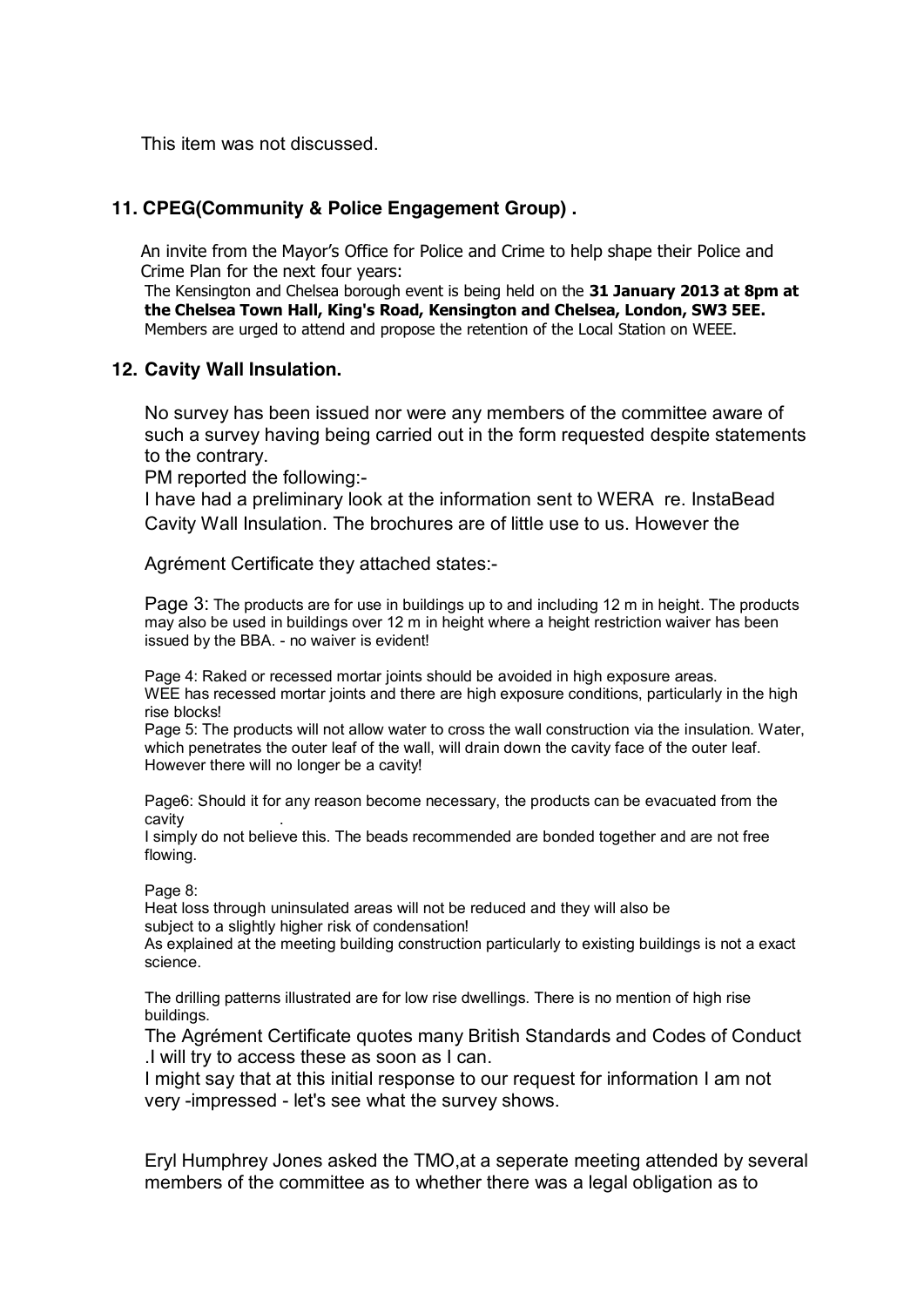taking up of the offer of the Cavity Wall Insulation or that it was compulsory. The answer was a definite no from the TMO!

### **13. Planting/Piazza**

No report received from Nigel Palmer with regards to the outstanding balance of funds collected by the Friends of the Piazza Committee. Gerard Hargreaves(Councillor) has agreed to help in resolving this item.

JR reported that Gilly of SMART had agreed to take over the maintenance of all the planters on the piazza starting next month.

NP reported that the delay in responding to correspondence regarding the planting budget was due to the ongoing 'winding up' of the Friends of the Piazza committee and will be resolved shortly.  $\Box$ 

# **14. Rubbish Collection:**

It was reported that waste bins under Dartrey Tower and the rubbish compound to the rear of the Chemists on Kings Road were still being used for the disposal of discarded vegetables and packaging from the Halal butchers. The Council is monitoring the situation.

# **15. TMO Housing Management.**

Lorraine Squire (TMO) has issued Residents Leaflet on 'how to behave' relating to the dumping of rubbish out of windows.

However the wording of the leaflet was questioned and was not considered to be sufficiently clear. DH will discuss this with Lorraine Squire (TMO) Rubbish is still being thrown from windows. It was reported that cigarette stubs thrown from flats above had caused damage to floors in a resident's flat and could have caused a fire situation if not discovered earlier enough.

### **15. Leaseholder issues:**

Clarification was requested regarding the confused messages coming from the TMO with regards to the integrity of the main entrance doors into flats. DH reported that the FRAss. report did not indicate any problems but that she would check this when copies of the reports have been issued. On behalf of EW. PM asked for a copy of the correct specification for the door. DW(TMO) promised to do this ASAP.  $\bigcirc$ 

### **16.AOB:**

# **(i) Works in Car Park.**

The contractor responsible for the upgrading of the kitchens in Blantyre Tower has been allocated a row of car parking spaces in the underground park for storage. TMO has informed owners of the spaces affected.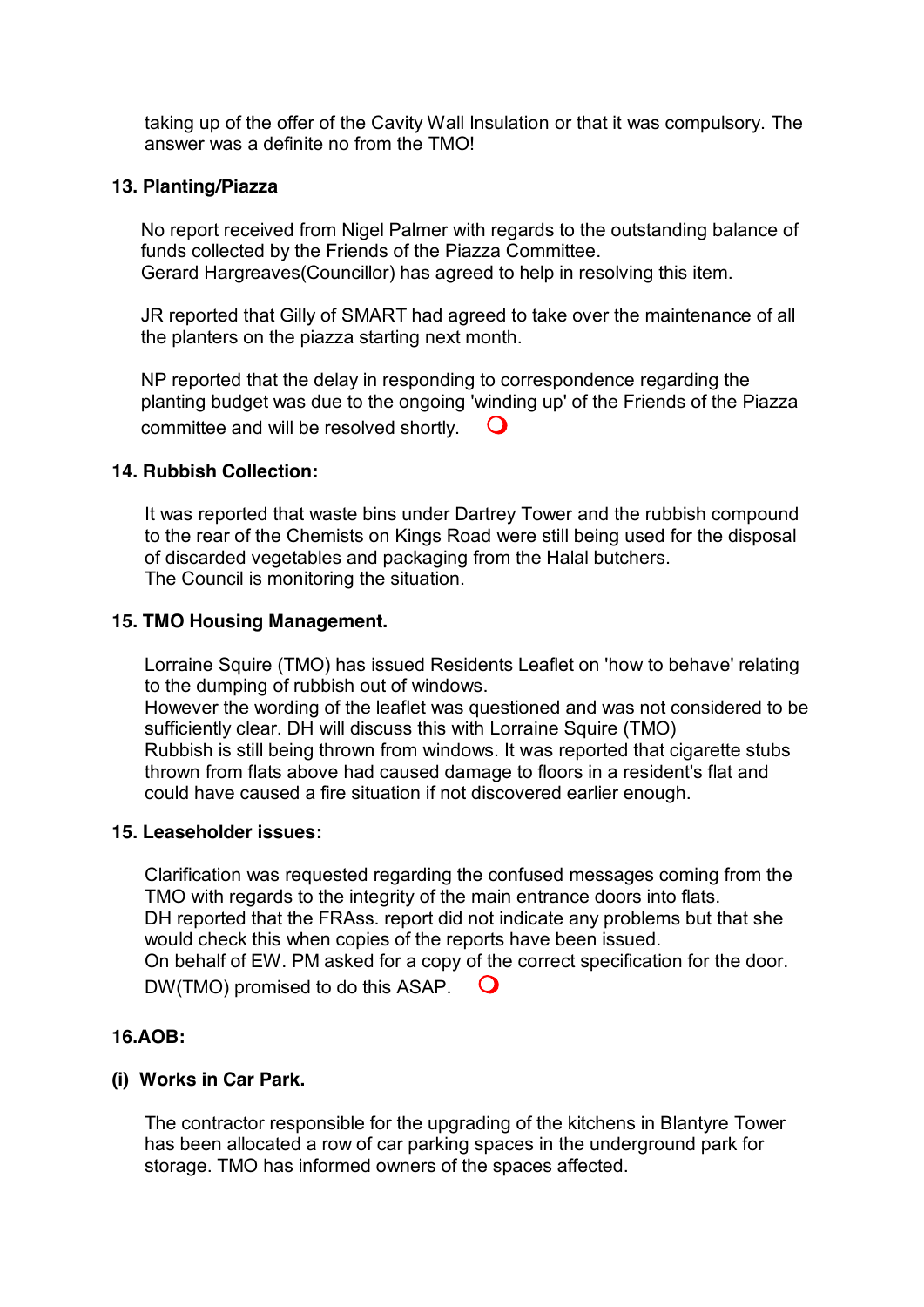The contractor's management will be located in the Home Ownership Office. TMO waiting for notice of commencement of works and method statement

# **(ii) Liaison Officer:**

It was decided that there was no longer a need for a Liaison Officer.

# **(iii) Ventilation in Kitchens Bathrooms:**

PM explained that the ventilation system relied on a central vertical ventilation system in the central risers pulling foul air from the kitchens and bathrooms into a 'dry' duct. This relied on the large fans located on the roof of each riser. It was reported that these fans were operating correctly but that regular checks should be made.

However the foul drainage system was also located in the risers but in separate 'wet' pipes. These pipes are liable to the build up of grease and other 'nasties' and foul air can occasionally pass by the u-bends to sanitary fittings. It was suggested at the meeting that a way of degreasing the central risers be investigated.

# **(iv)Committee/Community Room:-**

The committee thanked MG for keeping the committee room clean and tidy and agreed that OCR would now be engaged to maintain standards.

DS informed the meeting that the Committee/Community room would no longer be required in the future for the period of Ramadan.

Several of the committee expressed concern that DS wished to continue Arabic Lessons, Friday Prayers and other religious meetings in the Committee/Community room. It was the understanding by others that the help given to the Muslim Community to help DS him to obtain the premises in the Blantyre Centre was for their own use. DS accepted the comments and agreed to respond to our concerns.

# **(v) Blantyre Centre**

DS thanked the committee for their help in facilitating the Centre. DS reported that the facility was being used by our residents and surrounding members of the local Muslim Community. Dean explained he wanted to include the wider Bengali and Arabic Community.

(vi) Electronic Signage. Cremorne Road

Members of the committee were asked to send objections to the extended planning application for the above .

# **16.Actions required before next meeting:-**